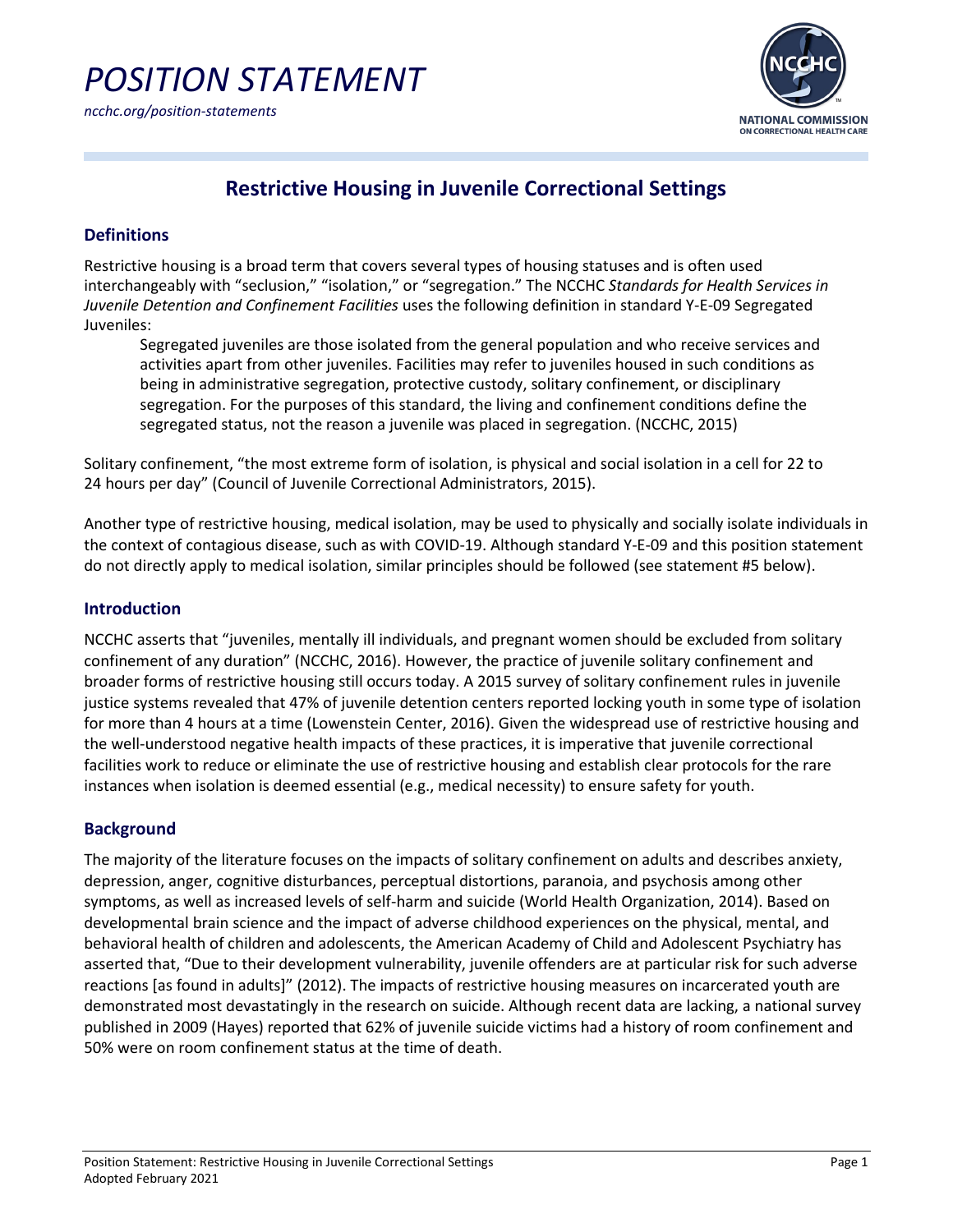

The negative health outcomes associated with restrictive housing practices demonstrate the urgent need to reduce or eliminate the use of restrictive housing and to establish clear guidelines.

## **Position Statement**

- 1. The practice of restrictive housing should not be used in juvenile corrections.
	- a. Restrictive housing should never be used as a disciplinary or punitive measure under any circumstances.
	- b. Restrictive housing should never be used as a response to minor infractions.
	- c. Restrictive housing should never be instituted because of staffing shortages, for administrative convenience, or for retaliation.
- 2. The following measures should be considered as alternatives to restrictive housing:
	- a. Facilities that house juveniles should maintain clear policies and procedures around safe, traumainformed, and developmentally sensitive behavioral management.
	- b. Staff must have the training and resources to utilize therapeutic strategies such as:
		- i. Trauma-informed de-escalation techniques
		- ii. One-on-one time with a staff member engaging in an activity separate from the general population (e.g., outside recreation, journaling, calling family or loved ones)
		- iii. Carefully described consequences such as the use of verbal reprimands, loss of privileges, and work duty
		- iv. Option for youth to voluntarily lock themselves in their cells to avoid situations of conflict (with appropriate monitoring and precautions to minimize risk for self-harm)
		- v. Access to mental health professionals and others trained in conflict resolution
		- vi. Evidence-based interventions based on such principles as motivational interviewing and cognitivebehavioral or dialectical-behavioral therapy
	- c. Facilities should repurpose unused cells and other spaces as soothing de-escalation rooms that youth may use when needed.
	- d. Facility programming should be robust in order to reduce idleness that may lead to conflict between youths by increasing access to groups, recreation, and other activities.
- 3. In the rare event that restrictive housing is deemed necessary to maintain safety after all alternative therapeutic strategies and de-escalation techniques have been exhausted, these minimum steps must be taken to ensure the health and well-being of juveniles:
	- a. Policies must outline clear and effective behavior management protocols that prevent or limit the use of restrictive housing, and must align with relevant laws, regulations, and ethical standards. Any use of restrictive housing must occur in accordance with those policies.
	- b. Restrictive housing should never be assigned for a fixed period of time. As soon as the youth is determined to no longer be of risk to self or others, isolation should be terminated.
	- c. Clear communication that is developmentally and linguistically appropriate must be provided to the youth as to why restrictive housing is being used, what specifically is involved in the restriction, and what criteria will be used to determine an endpoint to the restrictive housing.
	- d. Custody or administrative staff must communicate the same to members of the youth's medical and mental health treatment team upon initiation of restrictive housing.
	- e. Medical clearance for restrictive housing must be obtained prior to a youth being placed whenever possible, otherwise within one hour of placement, to ensure that any underlying medical or psychiatric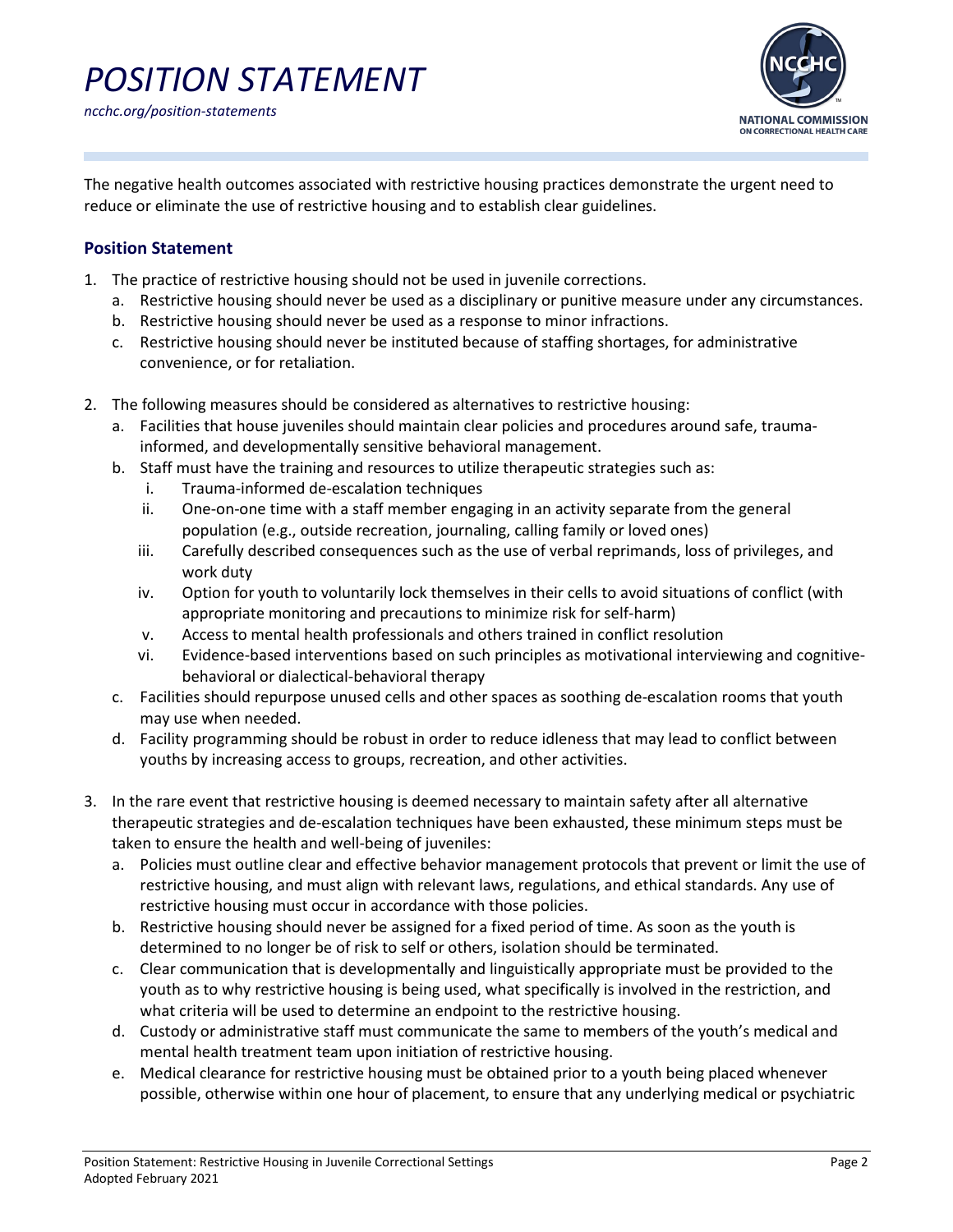



conditions are safely managed without acute risk of harm to the youth. This clearance will include an inperson assessment by a qualified health care professional or a designated "health-trained child care staff" per the NCCHC standards with phone back-up from the on-call qualified health care professional. If an in-person assessment cannot occur within one an hour, an on-site or on-call qualified health care professional should review the youth's available medical records. If a comprehensive mental health assessment has not yet been conducted for the youth, this must be done within the first 24 hours in restrictive housing.

- f. The medical clearance should include specific consideration of risks for suicide, trauma, and other underlying medical or mental health conditions, and consultation with appropriate medical and mental health professionals must occur when indicated to minimize risk of harm to the youth.
- g. Ongoing routine monitoring for medical and psychiatric status must occur by a qualified health care professional or a designated "health-trained child care staff" with phone back-up from the on-call qualified health care professional, at minimum twice daily in person and as needed for condition change.
- h. If a qualified health care professional deems further medical or psychiatric attention is needed, transfer to a medical or mental health unit should occur immediately.
- i. Custody staff should conduct frequent checks, at least every 15 minutes, for any youth in restrictive housing.
- j. The youth must maintain access to all standard rights, including but not limited to adequate nutrition, communication with attorneys and family, educational programming, daily exercise of large muscles and outdoor time, access to reading and legal materials, and access to medical and behavioral health care.
- k. A clear exit strategy from restrictive housing must be included in the protocol and communicated with the youth and with staff members.
- l. An individualized behavioral management plan should be developed for any youth for whom restrictive housing interventions are used more than once in 6 months.
- 4. Documentation and Monitoring
	- a. Any restrictive housing placement of 4 hours or longer should be considered a reportable event and thoroughly documented. Facilities may choose to use a lower threshold.
	- b. For youth placed in restrictive housing for more than 1 day, administration should convene a multidisciplinary team meeting to review the case and develop a safety/treatment plan.
	- c. Restrictive housing events should be documented in a daily list that includes the youth's age, gender, and race; the start date; and the number of hours or days in restrictive housing. The list should be provided daily to the medical department and the facility administration. At least monthly, facility administrators should review the list to ascertain when practices are inappropriate, are ineffective, or have negative consequences.
	- d. Use of restrictive housing should be tracked to include monitoring for racial disparities. Staff training around use of restrictive housing must include steps to mitigate disproportionate use for racial minorities.
- 5. If medical isolation is necessary for infection control purposes, steps to take include continual reevaluation for safe management in the least restrictive alternative setting as soon as possible, close monitoring for medical and psychological concerns during isolation, and access to as much programming and contact with family and providers as possible given the specific situation, as well as meeting standard Y-B-01 Infection Prevention and Control Program from the NCCHC standards.